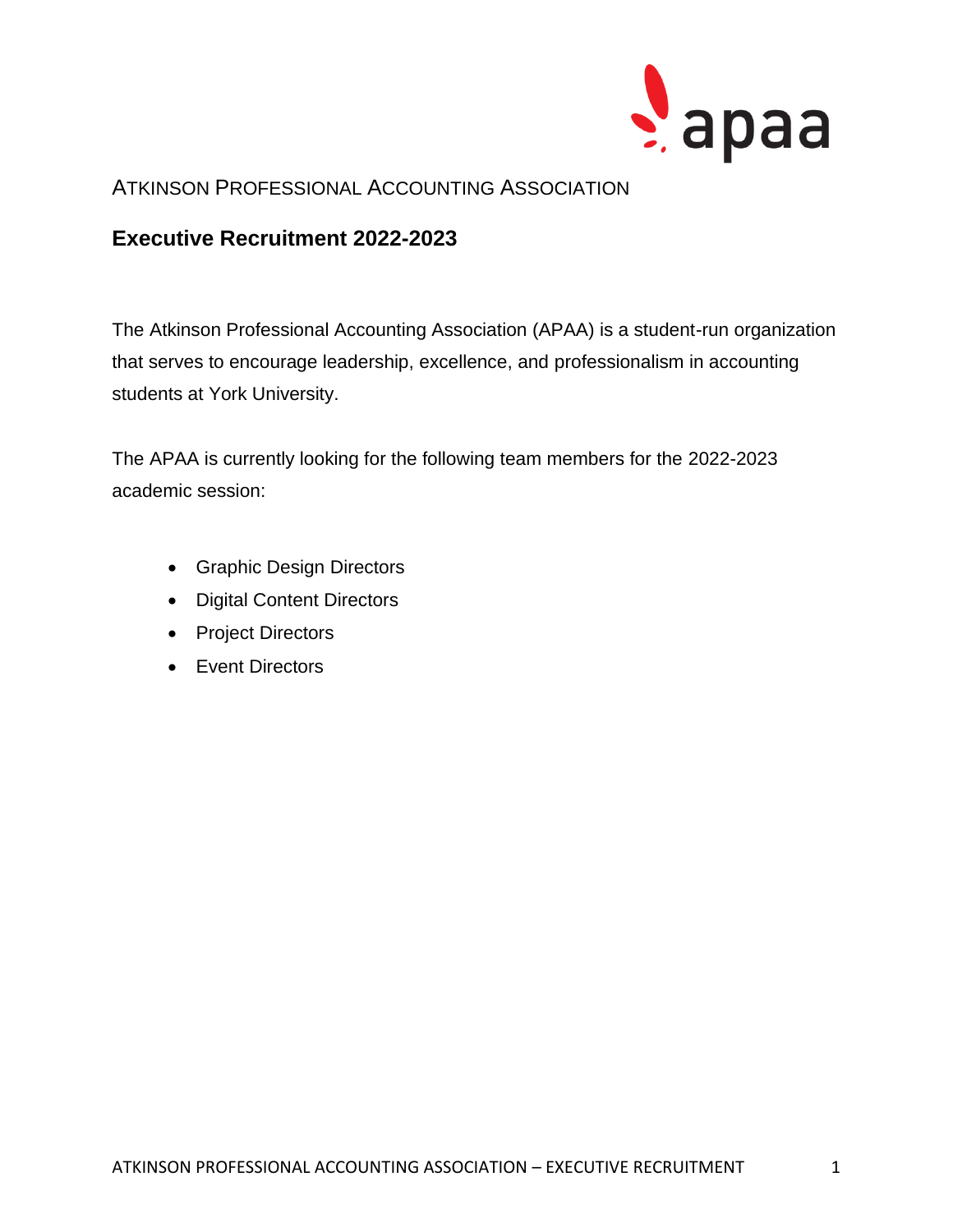

# **Marketing Team**

#### Position: GRAPHIC DESIGN DIRECTOR

- Design and create promotional and marketing materials, print, and digital collateral including but not limited to social media banners, posters, uniforms, etc. Experience with design creation is mandatory (i.e., Canva, Photoshop, Illustrator, etc.) - Please provide samples with your past work.
- While reporting to the Vice-President of Marketing, the Graphic Designer must also coordinate with the event coordinators to disseminate information in a timely and effective manner about events, employments, competitors, and recruitments.
- Collaborate with the IT team to translate marketing requirements into compelling digital designs and campaigns – Web design experience preferred, but not a mandatory

### Position: DIGITAL CONTENT DIRECTOR

- Write, edit and adapt compelling content for the APAA's social media, website, marketing materials, and similar platforms (mainly on Instagram and LinkedIn), including professional email campaigns as required
- Actively participate in the creative process and provide suggestions and ideas that align with the marketing and communications strategy
- While reporting to the Vice-President of Marketing, the Digital Content Director must also coordinate with the marketing team and operations team to disseminate information in a timely and effective manner about events, employments, competitions, and recruitments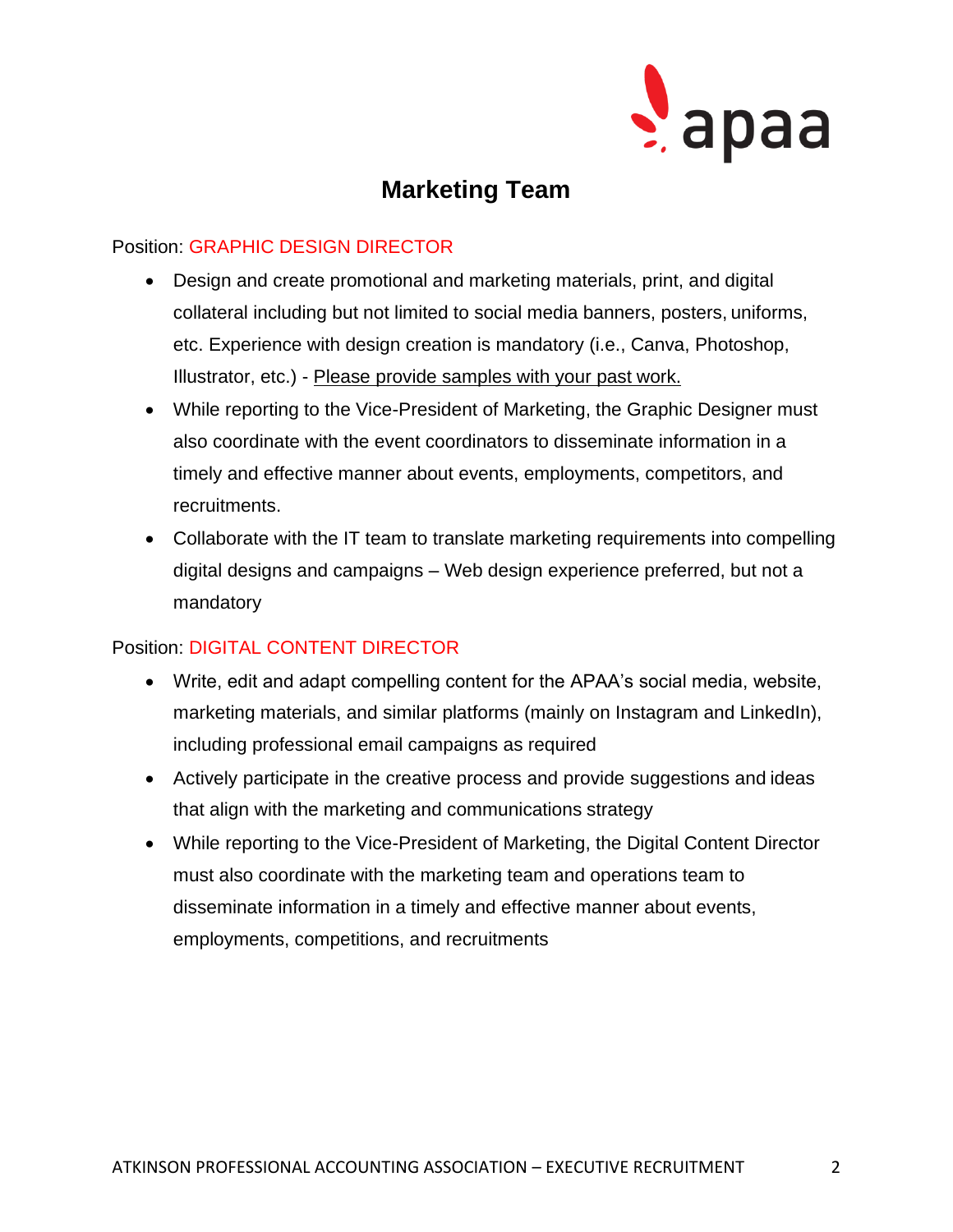

#### Position: PROJECT DIRECTOR

- Responsible for planning and executing special APAA projects through professional communication and management; acting as the main representative when the APAA proceeds with the new projects
- One project director will be responsible for any other tasks delegated by the Vice-President of Marketing as a part of the marketing team and the other will be responsible for any other tasks delegated by the Vice-President of Operations as a part of the operations team - Please indicate your preference
- Create and track project management plans using Microsoft tools for the projects and proactively maintain the projects engagement calendar for the APAA members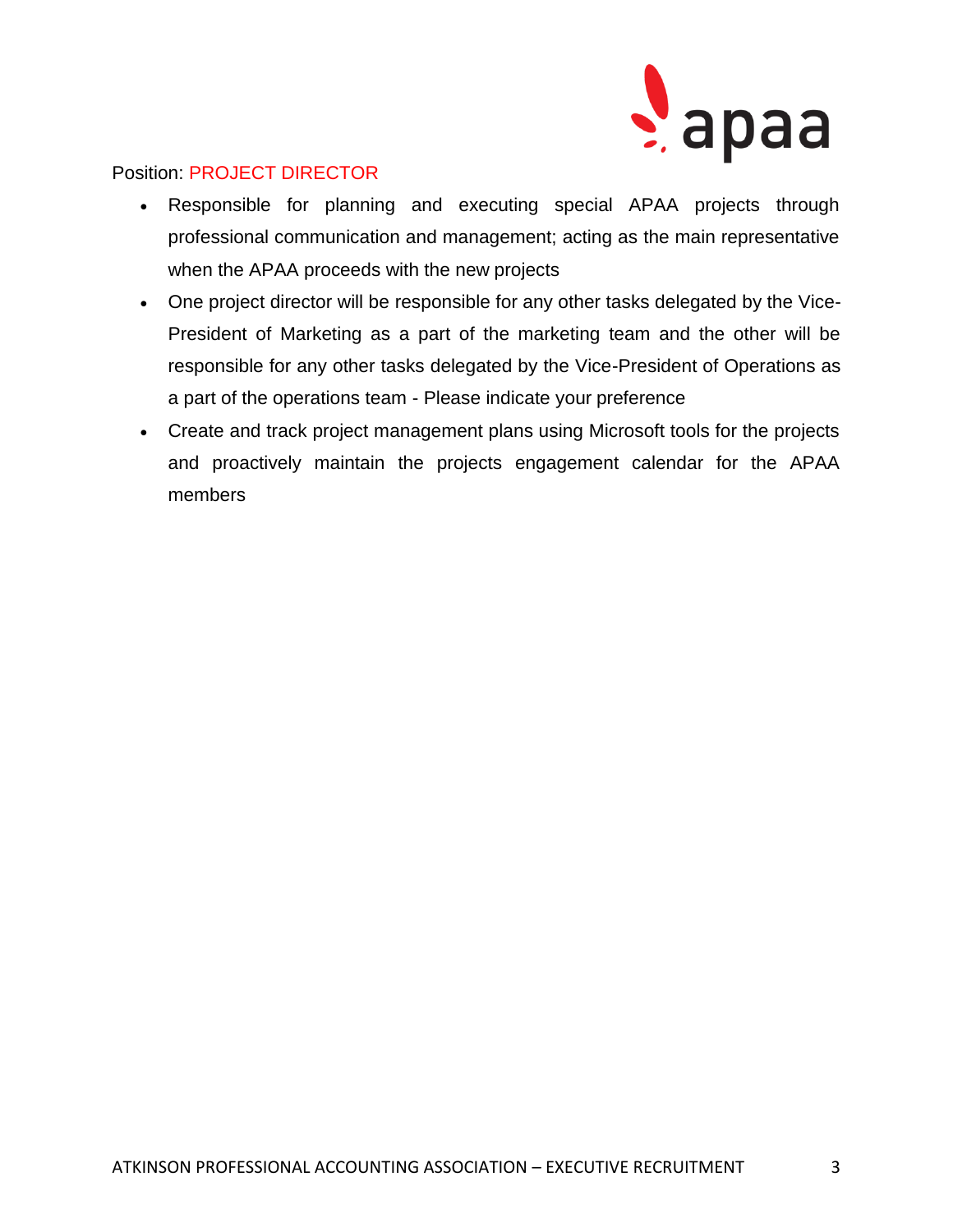

# **Operations Team**

#### Position: PROJECT DIRECTOR

- Responsible for planning and executing special APAA projects through professional communication and management; acting as the main representative when the APAA proceeds with the new projects
- Create and track project management plans using Microsoft tools for the projects and proactively maintain the projects engagement calendar for the APAA members
- One project director will be responsible for any other tasks delegated by the Vice-President of Operations as a part of the operations team and the other will be responsible for any other tasks delegated by the Vice-President of Marketing as a part of the marketing team - Please indicate your preference